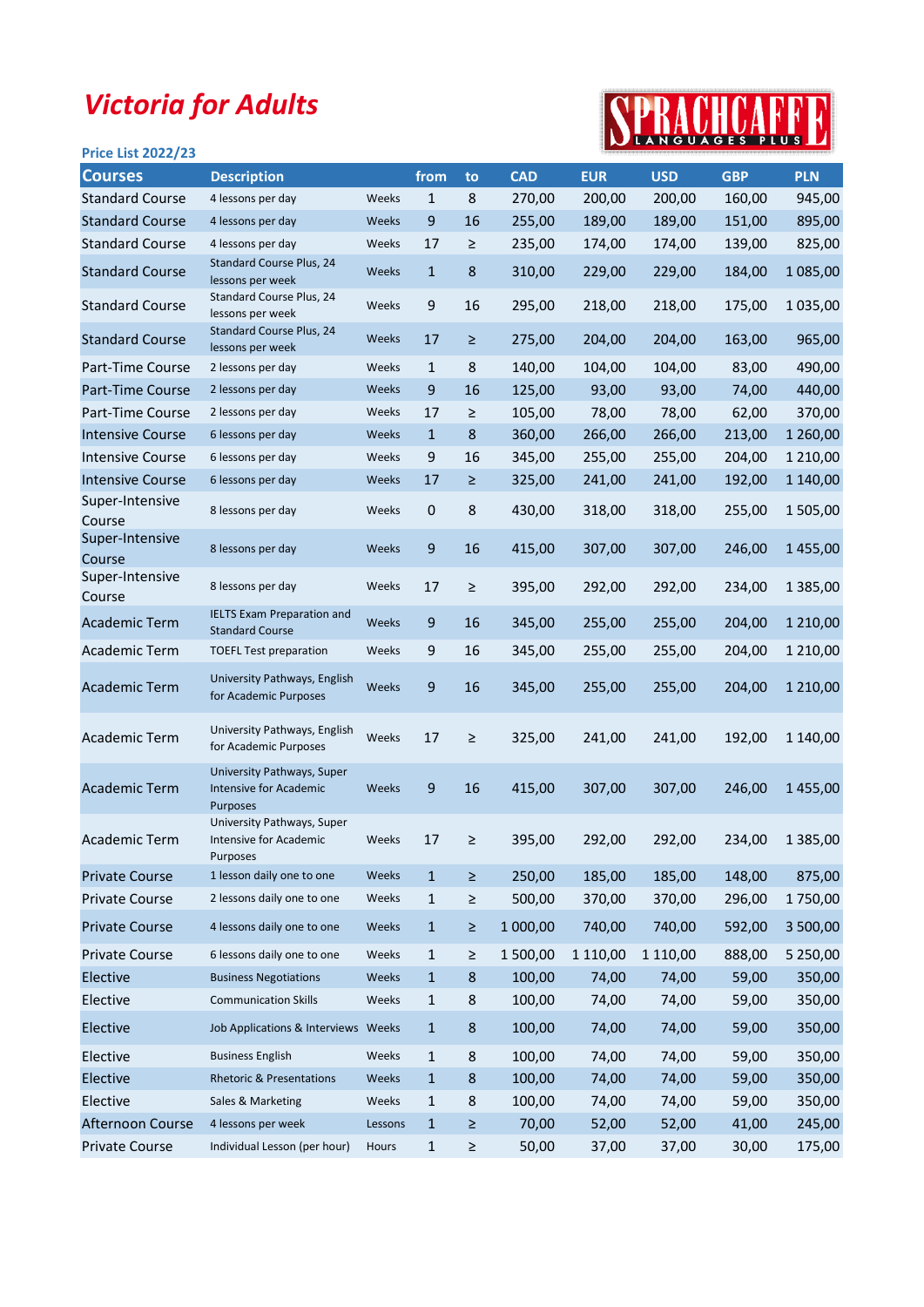| <b>Rooms</b>             |              | from | to     | <b>CAD</b> | <b>EUR</b> | <b>USD</b> | <b>GBP</b> | <b>PLN</b> |
|--------------------------|--------------|------|--------|------------|------------|------------|------------|------------|
| Host Family, Double Room | Weeks        | 1    | ≥      | 260.00     | 192.00     | 192.00     | 154.00     | 910,00     |
| Host Family, Single Room | <b>Weeks</b> | 1    | $\geq$ | 280.00     | 207.00     | 207.00     | 166.00     | 980,00     |
| Residence, Double Room   | Weeks        | 1    | ≥      | 370.00     | 274.00     | 274.00     | 219.00     | 1 295.00   |
| Residence, Single Room   | <b>Weeks</b> | 1    | ≥      | 450.00     | 333.00     | 333.00     | 266.00     | 1 575.00   |

| Rooms extra nights       |     | from | to | <b>CAD</b> | <b>EUR</b> | <b>USD</b> | <b>GBP</b> | <b>PLN</b> |
|--------------------------|-----|------|----|------------|------------|------------|------------|------------|
| Host Family, Double Room | Dav |      | ≥  | 52.00      | 38,00      | 38.00      | 31,00      | 182,00     |
| Host Family, Single Room | Dav | 1    | ≥  | 56.00      | 41,00      | 41.00      | 33,00      | 196,00     |
| Residence, Double Room   | Dav |      | ≥  | 74.00      | 55,00      | 55.00      | 44.00      | 259.00     |
| Residence, Single Room   | Dav | 1    | ≥  | 90.00      | 67,00      | 67,00      | 53,00      | 315,00     |

Extra night prices are not including seasonal surcharges and possible catering costs

| <b>Boards</b>     | for Roomtype             |             | <b>CAD</b> | <b>EUR</b> | <b>USD</b> | <b>GBP</b> | <b>PLN</b> |
|-------------------|--------------------------|-------------|------------|------------|------------|------------|------------|
| <b>Full Board</b> | Host Family, Double Room |             | 20.00      | 15,00      | 15.00      | 12,00      | 70,00      |
| <b>Full Board</b> | Host Family, Single Room |             | 20.00      | 15,00      | 15.00      | 12,00      | 70,00      |
| Half board        | Host Family, Double Room | is included | 0,00       | 0,00       | 0,00       | 0,00       | 0,00       |
| <b>Half board</b> | Host Family, Single Room | is included | 0,00       | 0,00       | 0,00       | 0,00       | 0,00       |

| <b>Boards extra nights</b> |                          |             | <b>CAD</b> | <b>EUR</b> | <b>USD</b> | <b>GBP</b> | <b>PLN</b> |
|----------------------------|--------------------------|-------------|------------|------------|------------|------------|------------|
| <b>Full Board</b>          | Host Family, Double Room |             | 4,00       | 3,00       | 3,00       | 2,00       | 14,00      |
| <b>Full Board</b>          | Host Family, Single Room |             | 4,00       | 3,00       | 3.00       | 2,00       | 14,00      |
| Half board                 | Host Family, Double Room | is included | 0,00       | 0,00       | 0.00       | 0,00       | 0,00       |
| <b>Half board</b>          | Host Family, Single Room | is included | 0,00       | 0,00       | 0.00       | 0,00       | 0,00       |

| <b>Seasonsurcharges</b> |                         | <b>CAD</b> | <b>EUR</b> | <b>USD</b> | <b>GBP</b> | <b>PLN</b> |
|-------------------------|-------------------------|------------|------------|------------|------------|------------|
| Mid Season              | 03/04/2022 - 18/06/2022 | 25,00      | 19,00      | 19,00      | 15,00      | 90,00      |
| Mid Season              | 03/04/2022 - 18/06/2022 | 25,00      | 19,00      | 19,00      | 15,00      | 90,00      |
| Mid Season              | 03/04/2022 - 18/06/2022 | 25,00      | 19,00      | 19,00      | 15,00      | 90,00      |
| Mid Season              | 03/04/2022 - 18/06/2022 | 50,00      | 37,00      | 37,00      | 30,00      | 175,00     |
| High Season             | 19/06/2022 - 20/08/2022 | 50,00      | 37,00      | 37,00      | 30,00      | 175,00     |
| <b>High Season</b>      | 19/06/2022 - 20/08/2022 | 50,00      | 37,00      | 37,00      | 30,00      | 175,00     |
| High Season             | 19/06/2022 - 20/08/2022 | 50,00      | 37,00      | 37,00      | 30,00      | 175,00     |
| <b>High Season</b>      | 19/06/2022 - 20/08/2022 | 100,00     | 74,00      | 74,00      | 59,00      | 350,00     |
| Mid Season              | 21/08/2022 - 17/09/2022 | 25,00      | 19,00      | 19,00      | 15,00      | 90,00      |
| Mid Season              | 21/08/2022 - 17/09/2022 | 25,00      | 19,00      | 19,00      | 15,00      | 90,00      |
| Mid Season              | 21/08/2022 - 17/09/2022 | 25,00      | 19,00      | 19,00      | 15,00      | 90,00      |
| Mid Season              | 21/08/2022 - 17/09/2022 | 50,00      | 37,00      | 37,00      | 30,00      | 175,00     |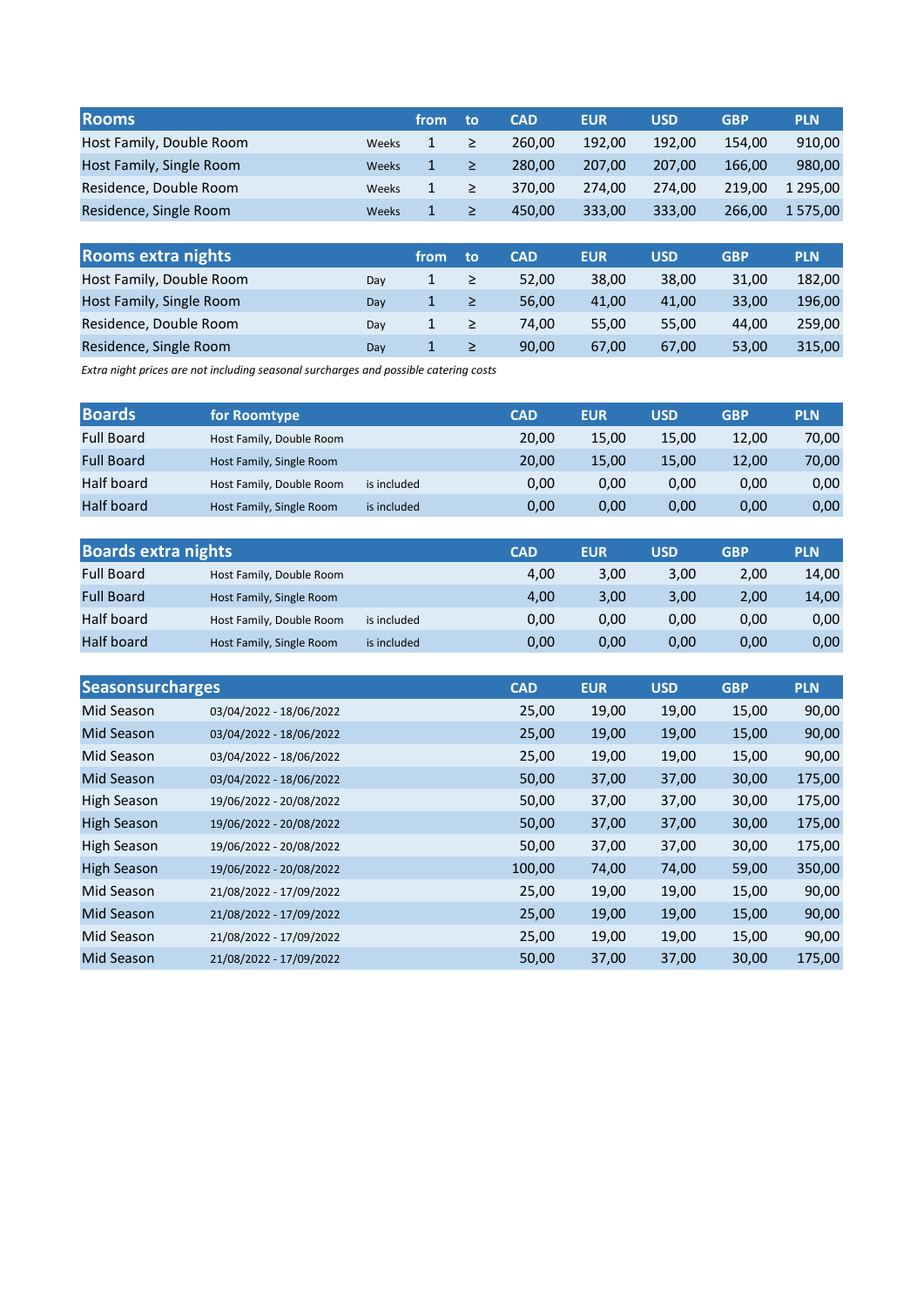|                    | Seasonsurcharges extra nights | <b>CAD</b> | <b>EUR</b> | <b>USD</b> | <b>GBP</b> | <b>PLN</b> |
|--------------------|-------------------------------|------------|------------|------------|------------|------------|
| Mid Season         | 03/04/2022 - 18/06/2022       | 5,00       | 4,00       | 4,00       | 3,00       | 18,00      |
| <b>Mid Season</b>  | 03/04/2022 - 18/06/2022       | 5,00       | 4,00       | 4,00       | 3,00       | 18,00      |
| Mid Season         | 03/04/2022 - 18/06/2022       | 5,00       | 4,00       | 4,00       | 3,00       | 18,00      |
| <b>Mid Season</b>  | 03/04/2022 - 18/06/2022       | 10,00      | 7,00       | 7,00       | 6,00       | 35,00      |
| High Season        | 19/06/2022 - 20/08/2022       | 10,00      | 7,00       | 7,00       | 6,00       | 35,00      |
| <b>High Season</b> | 19/06/2022 - 20/08/2022       | 10,00      | 7,00       | 7,00       | 6,00       | 35,00      |
| High Season        | 19/06/2022 - 20/08/2022       | 10,00      | 7,00       | 7,00       | 6,00       | 35,00      |
| High Season        | 19/06/2022 - 20/08/2022       | 20,00      | 15,00      | 15,00      | 12,00      | 70,00      |
| Mid Season         | 21/08/2022 - 17/09/2022       | 5,00       | 4,00       | 4,00       | 3,00       | 18,00      |
| <b>Mid Season</b>  | 21/08/2022 - 17/09/2022       | 5,00       | 4,00       | 4,00       | 3,00       | 18,00      |
| Mid Season         | 21/08/2022 - 17/09/2022       | 5,00       | 4,00       | 4,00       | 3,00       | 18,00      |
| <b>Mid Season</b>  | 21/08/2022 - 17/09/2022       | 10,00      | 7,00       | 7,00       | 6,00       | 35,00      |

| <b>Fees</b>                        | <b>CAD</b> | <b>EUR</b> | <b>USD</b> | <b>GBP</b> | <b>PLN</b> |
|------------------------------------|------------|------------|------------|------------|------------|
| <b>Accommodation Placement Fee</b> | 200.00     | 148.00     | 148.00     | 118.00     | 700.00     |
| <b>Course Enrollment Fee</b>       | 150.00     | 111.00     | 111.00     | 89.00      | 525.00     |
| <b>Registration Fee</b>            | 270.00     | 200.00     | 200.00     | 160.00     | 945,00     |

| <b>Transfers</b> | <b>Airport/Station</b>                              | <b>CAD</b> | <b>EUR</b> | <b>USD</b> | <b>GBP</b> | <b>PLN</b> |
|------------------|-----------------------------------------------------|------------|------------|------------|------------|------------|
| Oneway (Arrival) | YYJ - Victoria International Airr                   | 80.00      | 59.00      | 59.00      | 47.00      | 280.00     |
|                  | Oneway (Departure YYJ - Victoria International Airr | 65.00      | 48.00      | 48.00      | 38.00      | 230.00     |
| Return           | YYJ - Victoria International Airr                   | 155.00     | 115.00     | 115.00     | 92.00      | 545.00     |